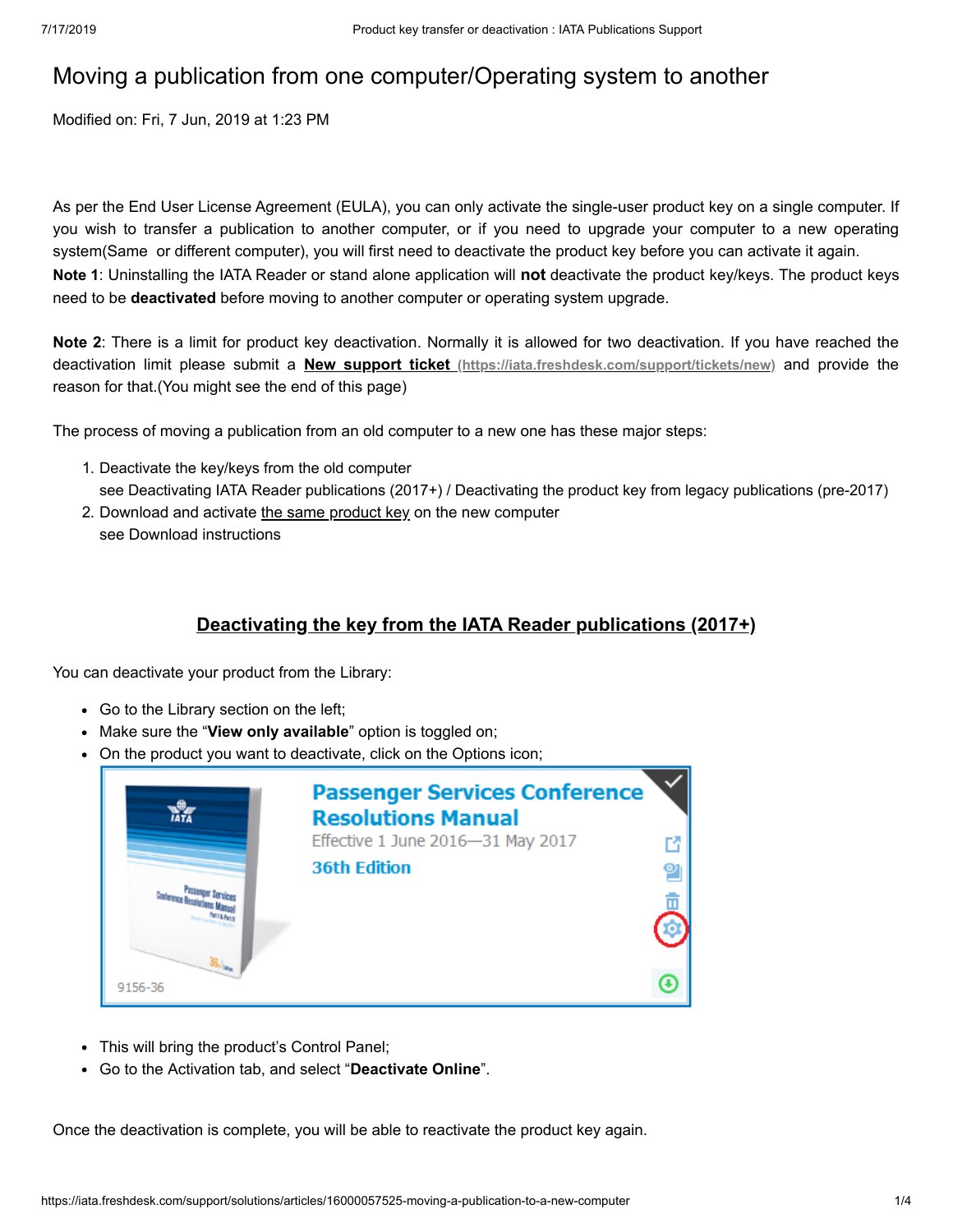# **Deactivating the product key from legacy publications (pre-2017)**

If you still have access to the computer where the publication was initially installed, you can deactivate the product directly from the application.

Go to the Tools menu, and select "Deactivate".

You can also deactivate the product from the application's control panel:

- Go to Start menu > All Programs > IATA > **Product Name** > Tools > Control Panel
- In the control panel, go to the Activation tab and click "**Deactivate online**"

| Live Animals Regulations 42nd Edition Control Panel<br>mт                | X |
|--------------------------------------------------------------------------|---|
| Activation<br>Proxy Server<br>Updates<br>Info<br>Floating License Server |   |
|                                                                          |   |
| Your product is activated.                                               |   |
| Your product key:                                                        |   |
|                                                                          |   |
| Deactivate online                                                        |   |
| Offline deactivation                                                     |   |
|                                                                          |   |
|                                                                          |   |
| Save and Quit<br>Quit without saving<br>Save changes                     |   |
|                                                                          |   |

#### **To deactivate multiple publications online:**

- 1. Open IATA Reader
- 2. Click Management (on the left)
- 3. Click Deactivate all publications online... under Activation part

If you get an error message and the online deactivation cannot be performed, an **offline deactivation** may be required:

### **Offline/Manual Deactivation:**

If you are not able to deactivate the product key you can try the manual way:

- Go to Start menu > All Programs > IATA > **Product Name** > Tools > Control Panel
- In the control panel, go to the Activation tab and click "**Offline deactivation**"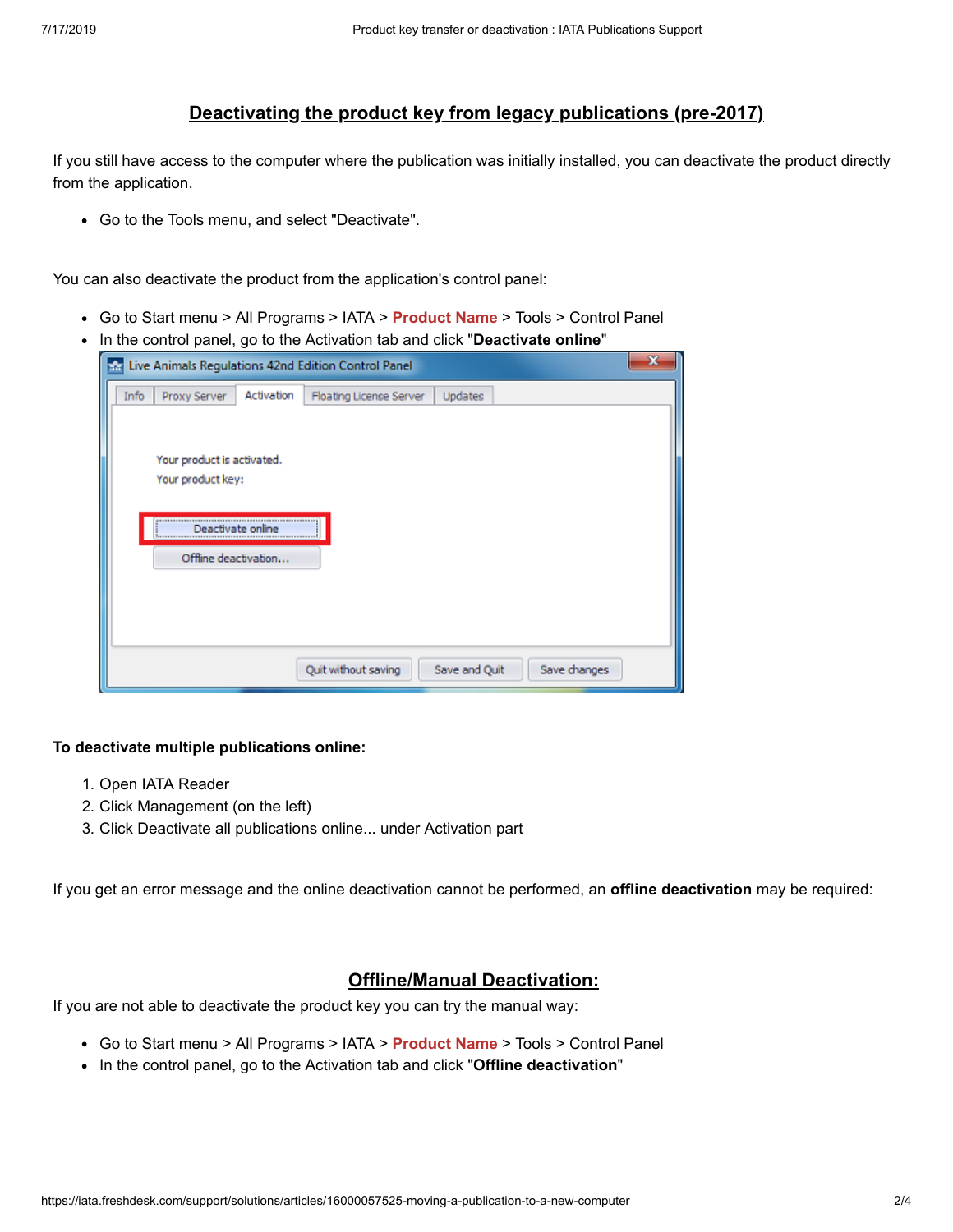7/17/2019 Product key transfer or deactivation : IATA Publications Support

| Dangerous Goods Regulations 57th Control Panel<br><b>RAT</b>                                                                                       | $\mathbf x$ |  |  |  |
|----------------------------------------------------------------------------------------------------------------------------------------------------|-------------|--|--|--|
| Activation<br>Info<br>Proxy Server<br>Updates<br>Floating License Server                                                                           |             |  |  |  |
| Your product is activated.<br>Your product key:<br>Deactivate online<br>Offline deactivation                                                       |             |  |  |  |
| <b>Deactivation</b>                                                                                                                                | X           |  |  |  |
| The deactivation request file was saved to your desktop. Please go to<br>cargo-download.iata.org/manualdeactivation.aspx to complete deactivation. |             |  |  |  |
| OK                                                                                                                                                 |             |  |  |  |

*The file "DeactivationRequest.xml" will be saved to your desktop.*

Go to IATA's Manual Deactivation page at **<https://pubdownload.iata.org/ManualDeactivation.aspx>**  $\bullet$ **(https://pubdownload.iata.org/ManualDeactivation.aspx)** and upload the deactivation request file.

|                                                                       | Self-serve manual product deactivation                                                                                                                                                                                                                                                         |
|-----------------------------------------------------------------------|------------------------------------------------------------------------------------------------------------------------------------------------------------------------------------------------------------------------------------------------------------------------------------------------|
|                                                                       | Use this form to manually deactivate your IATA application license (offline deactivation).                                                                                                                                                                                                     |
|                                                                       | Manual deactivation is required when you wish to deactivate your IATA application on a computer but the IATA application is not granted<br>internet access. You need to deactivate (either online or through this page) if you wish to reactivate on another computer.                         |
| Request file will be created on your desktop.                         | To manually deactivate, generate a Deactivation Request file on your computer by using the "Offine Deactivation" button in the Activation tab<br>of the Control Panel applet. The file "GenerateDeactivationRequestFile bat" can also be used for that purpose, if it exists. The Deactivation |
|                                                                       | Uplead the Deactivation Request file to our server using this form to complete the deactivation.                                                                                                                                                                                               |
| ** Note: there is a limit of two (2) deactivations for a product key. |                                                                                                                                                                                                                                                                                                |
|                                                                       | Upload the deactivation request file:<br>CNUsers\ username\Deskt Browse<br>Or, open the deactivation request file in a text editor like notepad and paste the deactivation request in this field:                                                                                              |
|                                                                       |                                                                                                                                                                                                                                                                                                |
|                                                                       |                                                                                                                                                                                                                                                                                                |
|                                                                       |                                                                                                                                                                                                                                                                                                |
|                                                                       | Then click this button to deactivate:                                                                                                                                                                                                                                                          |
|                                                                       | Process deactivation request                                                                                                                                                                                                                                                                   |

If somehow you cannot upload the file, you can copy-paste the content of the DeactivationRequest.xml file into the *large text box.*

Click "Process deactivation request"

Once the product has been successfully deactivated, you can install and activate the application on another computer, using the same product key, or proceed with the Windows upgrade before reactivating the product key.